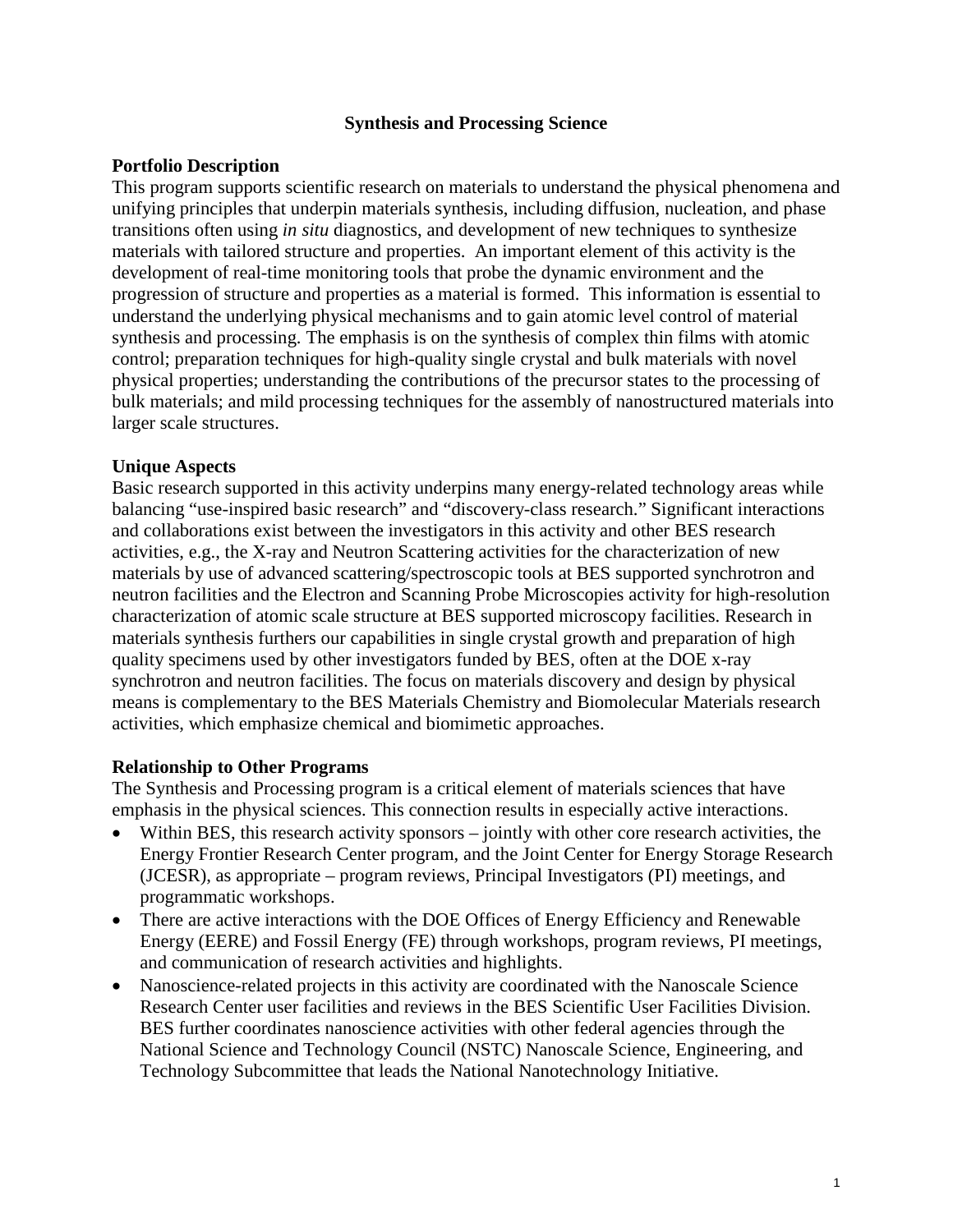- Predictive materials sciences activities and the associated theory, modeling, characterization and synthesis research are coordinated with other federal agencies through the NSTC Subcommittee on the Materials Genome Initiative.
- The program also participates in the interagency coordination groups such the Interagency Coordination Committee on Ceramics Research and Development.
- Active interactions with the National Science Foundation through workshops, joint support of National Academy studies in relevant areas, and communication about research activities.

# **Significant Accomplishments**

The Synthesis and Processing Science Research activity has many notable accomplishments. Some have already made an impact of scientific and technological significance:

- The discovery of superconductivity at the interface between metals and insulators was assisted by careful layer-by-layer defect controlled thin-film growth of superconducting oxide by molecular beam epitaxy.
- The evidence that even the thinnest silicon membranes are conductive provided the proper surface is present was supported through novel processing of silicon nano-membrane on insulator.
- The materials design of a tungsten photonic crystal opal structure used for thermal emission was enabled through first modeling and then fabrication.
- A newly developed theory of nanorod growth has guided experiments to realize the smallest well-separated metallic nanorods that can be used as air-tight glue for use in organic solar cell packaging.
- A liquid-crystalline dielectric fluid was shown for the first time to display a large electrocoloric effect near room-temperature that will enable efficient and environmentally friendly refrigerators to replace the vapor compression coolers.
- For the first time, high energy protons were used for real-time imaging of a large metal sample during melt and solidification without destroying the sample.
- For the first time, the design and discovery of new sulfur-rich highly ionic compounds as cathodes and electrolytes have enabled all-solid-state lithium-sulfur rechargeable batteries with high energy densities.
- Using a self-assembly process, porous graphene was developed into an electrode with high energy storage capacity for a lithium-air battery.

# **Mission Relevance**

Synthesis and processing science is a key component in the discovery and design of a wide variety of energy relevant materials. In this regard, the activity supports DOE's mission in the synthesis of a wide range of semiconductors for solid state lighting and photovoltaics; lightweight metallic alloys and nanocomposites for transportation applications; novel, designer materials for electrical energy storage; and ceramics processing including high-temperature superconductors for near zero-loss electricity transmission. The research activity aims at providing new synthesis and processing capabilities to enable the manipulation of individual spin, charge, and atomic configurations in ways to probe the atomistic basis for materials properties.